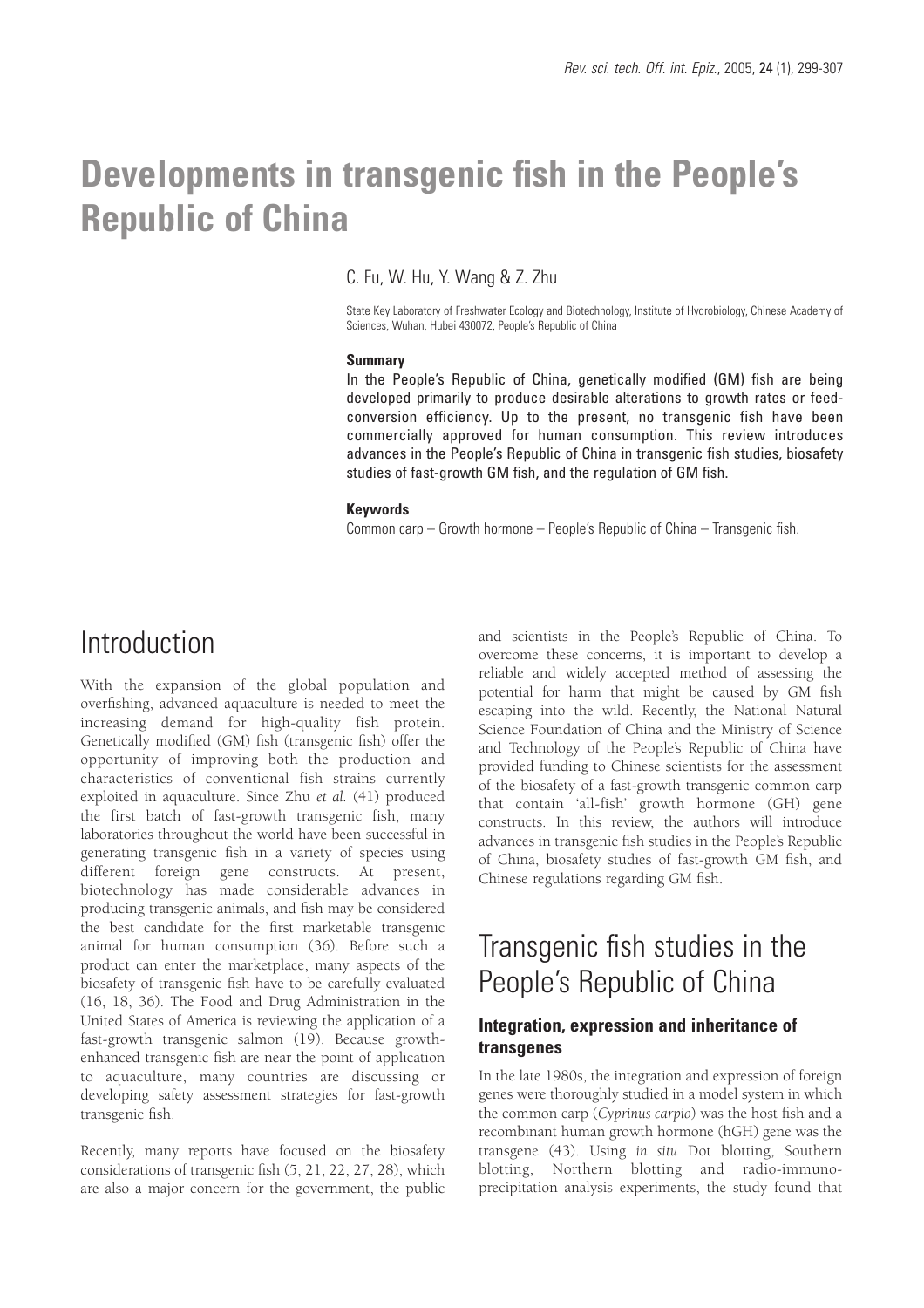the foreign gene underwent a dynamic process during embryogenesis. The *in situ* Dot blotting experiment showed that the replication of the foreign gene started as soon as it was introduced into the fertilised eggs, and the strongest signal of replication occurred from late blastula to early neurula. The Southern blotting experiment showed that the integration of the foreign gene was most likely to occur at the early blastula stage and last for a long time, resulting in transgenic mosaicism; in other words, the integrated foreign genes were distributed in different tissues and organs of the transgenic fish. Only those foreign genes integrated into the genome of germlines could be transmitted to the offspring via sexual reproduction. The transcription of the foreign gene could be observed at the late-gastrula stage by Northern hybridisation, and radio-immuno-precipitation analysis revealed that different individuals had different levels of foreign gene expression. Depending on the positional effects related to the expression and function of the transgene, foreign gene integration can be categorised in three different ways: functional integration, silent integration and toxic integration. Silent integration shows no visible effect and toxic integration blocks the normal development of the fish; only functional integration results in hGH expression that leads to growth enhancement (43).

Due to the mosaic integration of transgenes in the founder fish, the frequencies of transgene transmission to  $F_1$  progeny are usually less than the frequencies in Mendelian ratios. When 'all-fish' GH-transgenic carp founders were crossed with non-transgenic controls, the transgenic ratios in the  $F_1$  generation were from 72% to 88%, and genetic analysis showed that two or three chromosomes of each founder were integrated with transgenes (33). No matter how the integration of the transgene occurs or how many integration sites the transgenic founder owns, a transgenic line with stable germline transmission has to be established. Many studies have shown that  $F_1$  transgenics produced from crosses between a wild type female and a transgenic male are in a heterozygous state, since they give birth to the next generation with a transgene positive ratio of about 50% (3, 9, 13, 25). In the authors' laboratory, it was also recently discovered that frequencies of transgene transmission to F<sub>2</sub> progeny from a fast-growth 'all-fish' GH F<sub>1</sub> transgenic germline were about 50% (unpublished findings). To mate a pair of F<sub>2</sub> transgenic siblings from the same parents has been shown to be an efficient way to establish a homozygous line of transgenic fish (3, 10). In another study of metallothionein-1 (MThGH)-transgenic common carp, transgenics were mated to each other and reproduced generation by generation, producing  $F_4$  offspring. Most transgenes were reported to be steadily inherited over four generations of transmission, although a small proportion of the transgenes were rearranged, deleted and/or inserted with host sequences, and appeared to be highly polymorphic (38). It was also observed that a MThGH-transgene in the  $F<sub>4</sub>$  generation could still initiate transcription properly, and

produced faithful transcript products (26). Therefore, after several generations of transmission, the transgene tends to be stably inherited and to function as an endogenous gene. This phenomenon could be called the 'endogenous domestication' of a novel gene.

### **Growth of enhanced transgenic fish**

In the middle 1980s, a research group led by Dr Zuoyan Zhu successfully transferred a recombinant human growth gene under the control of mouse MThGH into the fertilised eggs of goldfish (41) and loach (42), which led to the birth of fast-growth transgenic fish.

For application purposes, a new 'all-fish' genomic construct (pCAgcGH) was made, which included the common carp β-actin gene, CA (15), and grass carp growth hormone gene (gcGH) (44). This 'all-fish' GH construct was microinjected into the fertilised eggs of yellow river carp, a local strain of common carp, and the growth performance was examined at different growth stages (33). The study found that the frequency distribution of body weight (BW) of nontransgenic fish (n = 359) was normal, while that of transgenics  $(n = 324)$  was not normal at the 120-day stage. The BW of the largest non-transgenics was 1,414 g, and that of the smallest was 264 g. The BW of the largest transgenics was 2,750 g, although that of the smallest was only 84 g. Among the transgenic individuals, 8.7% had a higher BW than the largest non-transgenic individual, and 6.4% of the transgenics weighed more than 2 kg, which is more than double the mean BW of non-transgenics. Fast-growth transgenic founders were crossed with non-transgenics. Results showed that the BW frequency distribution of  $F_1$  individuals was normal at the 80-day stage, with a mean BW of 417.89  $\pm$  79.72 g. Among all F<sub>1</sub> individuals, 60% were above the average BW of the controls  $(260.4 \pm 22.47 \text{ g})$ . The study also found that fast-growth individuals of the  $P_0$  transgenic fish had much thicker muscles on the back and an obvious hump behind the head (33). The study indicated that 'all-fish' GH-transgenic common carp could attain higher growth rates than the controls.

In addition, our laboratory successfully produced P0 GH autotransgenic blunt-snout bream (*Misgurnus mizolepis*) with a construct of blunt-snout bream β-actin gene and its GH complementary deoxyribonucleic acid (cDNA) in 2003. Preliminary studies showed that some individual P<sub>0</sub> GH autotransgenic blunt-snout bream displayed fast-growth (12).

### **Bioenergetic analysis of growth-enhanced transgenic fish**

Why and how can the growth rate of GH transgenic fish be dramatically improved? Is there any difference in body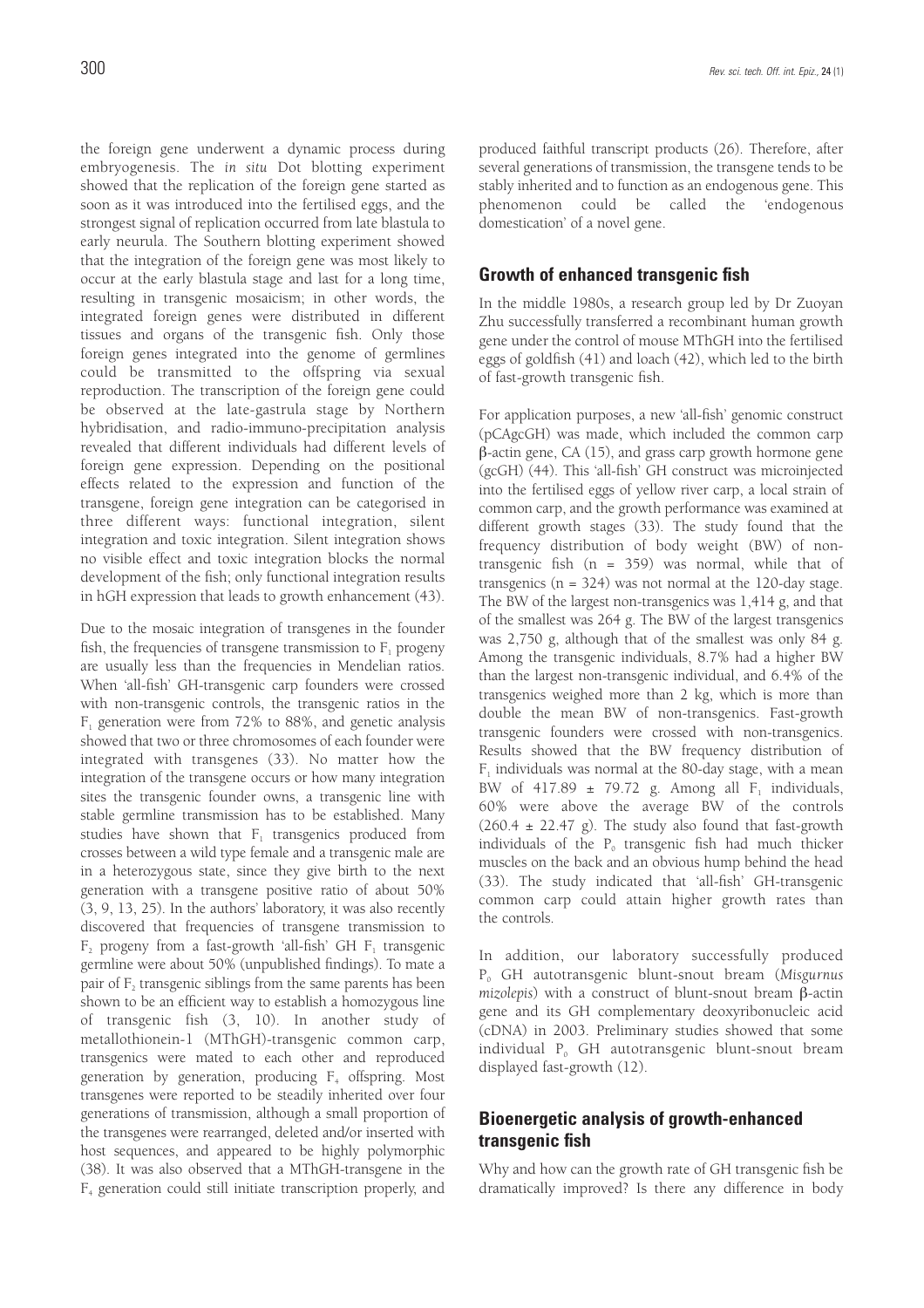composition between transgenics and controls? Several studies have been carried out to analyse the bioenergetics of transgenic fish to try to answer these questions. There has been a thorough bioenergetic analysis of  $F<sub>2</sub>$  MThGH transgenic common carp as compared with controls (2). When fed with fresh tubificid species, the energy budget of transgenic and control common carp can be expressed by the following equations:

*a*)  $F<sub>2</sub>$  MThGH-transgenic common carp:  $100C = 8.9F +$ 0.63U + 49.03R + 41.44G

*b*) control carp: 100C = 7.37F + 1.14U + 53.36R + 38.13G

where C is the total energy from food, F is the energy lost in faeces, U is the energy lost in nitrogen excretion, R is the energy channelled to metabolism, and G is the energy channelled to growth.

Compared with the controls, transgenic fish had a significantly higher proportion of food energy channelled to G and a significantly lower proportion channelled to R and U. The transgenic fish saved 6.62% of the total energy from food for growth improvement. This phenomenon was named the 'fast-growing and less-eating' effect.

A study on the growth and feed utilisation by  $F<sub>4</sub> MThGH$ transgenic common carp fed with diets containing 20%, 30% and 40% protein has also been carried out (6). The study showed that at each protein level the transgenics had higher specific growth rates than the controls. Feed intake was significantly higher in the transgenics than in the controls fed a low protein diet (20%), but feed intake did not significantly differ between transgenics and the controls when the diets contained levels of 30% or 40% protein. It was thus demonstrated that at a lower dietary protein level, transgenics achieved higher growth rates mainly by increasing feed intake; but at higher dietary protein levels, transgenics achieved higher growth rates mainly through higher energy conversion efficiency. The study also showed that the transgenics contained significantly higher amounts of dry matter and protein, but lower amounts of lipids than the controls at all dietary protein levels. The apparent digestibility of amino acids tended to be higher in the transgenics than in the controls, especially in fish that were fed diets with lower protein levels. When studying the whole-body amino acid pattern in transgenics and controls, Fu *et al.* (7) found no differences in 17 amino acids between the transgenics and controls.

### **Field trials of transgenic fish**

Although great advances have been made in fast-growth GH transgenic fish in the People's Republic of China, no GH transgenic strains have yet been applied for commercial purposes. To determine whether transgenic fish have the potential for commercial exploitation, trials must be performed in conditions that are similar to those of commercial aquaculture. Recently, the authors' laboratory has completed a medium-scale trial of 'all-fish' (CAgcGH) transgenic common carp in Wuhan, a major city in the centre of the country, authorised by the Ministry of Agriculture of the People's Republic of China (40). New rearing ponds with an area of 2 hectares were built by professional aquaculturists, with banks high enough to withstand floods and enclosed with wire netting. All of the water channels into and out of the ponds were carefully designed to prevent the escape of transgenic fish, and strict measures were adopted to ensure no escapes occurred. Each pond was equipped with oxygen supplies and autofeeding machines, which greatly facilitated aquatic rearing. In the spring of 2000, two-year-old mature founders of 'allfish' GH transgenic common carp were examined with polymerase chain reaction (PCR) to detect those transgene carriers whose sexual gonads were transgene positive. Two hundred transgenic individuals that had shown significant growth enhancement were artificially spawned to produce  $F_1$  transgenics. The  $F_1$  transgenics were reared in the ponds with a total area of 1.67 hectares, and non-transgenics were reared as controls under the same conditions. From 16 June to 7 September 2000, 50 transgenics and 50 controls were randomly sampled for analysis at 20-day intervals. The results showed that on average the transgenics had growth rates of 80%, 55%, 77%, 60%, and 42% greater than the controls in the serial samplings. On 7 September, when the fish were 142 days old, most of the transgenics had reached market size, while the controls needed another year to reach the same size. Furthermore, the feeding coefficient (total food weight per unit of gained BW) of the transgenics was 1.10 and that of the controls was 1.35. The study indicated that GH transgenic common carp not only had faster growth rates but also were more efficient at feed utilisation than the controls in the pond culture. Relatively detailed descriptions of studies on fastgrowth GH transgenic common carp have also been recorded by Wu *et al.* (35).

## Biosafety studies of genetically modified fish

### **Producing sterile transgenic fish**

Sterile transgenic fish pose no risks of any genetic impacts on the local gene pools. In the People's Republic of China, work on the production of sterile transgenic fish has focused on polyploidy manipulation and use of transgenesis.

Polyploidy manipulation techniques are easily applied to fish, thus offering fish biologists an approach for producing various useful reproductive characteristics for commercial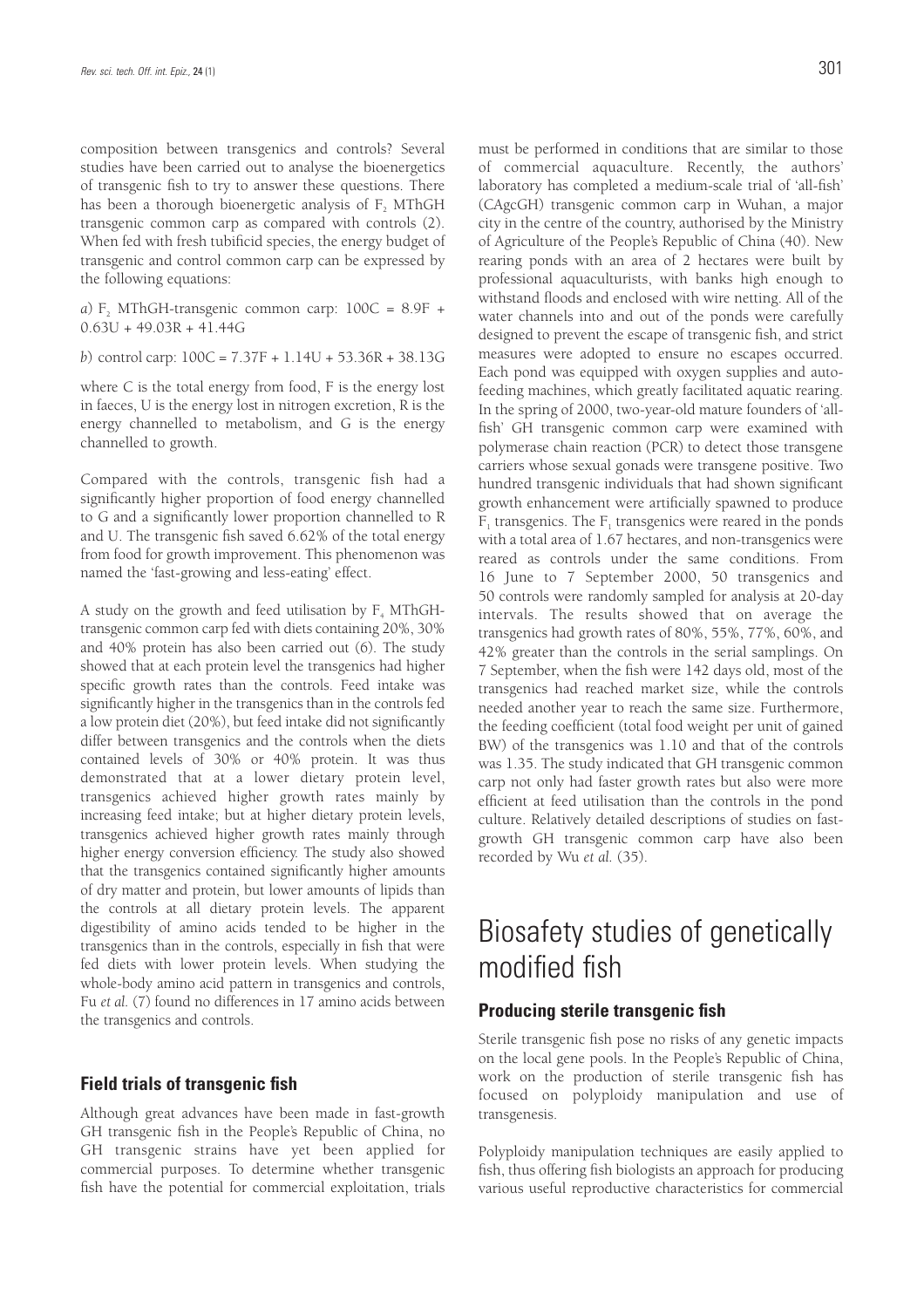aquaculture. In many fish species, triploid males and females generally fail to produce mature gonads and turn out to be sterile. In the People's Republic of China, sterile transgenic fish are produced by hybridising tetraploids and diploids. A study of interspecific hybridisation between red crucian carp (*Carassius auratus* red var.) and common carp found that the  $F_3-F_8$  generations of the hybrids were allotetraploids, and capable of producing tetraploid offspring (14). 'All-fish' GH gene construct had been transferred into the fertilised eggs of the allotetraploids, and the transgenic tetraploids showed significantly better growth performance than non-transgenic tetraploids. Transgenic tetraploids could produce spermatozoa at the age of 240 days (37). Subsequently, transgenic triploids were successfully produced by crossing transgenic diploid common carp with tetraploids (40). Transgenic triploids were found to be sterile, and had higher growth rates than non-transgenics. Since transgenic tetraploids are able to produce successive generations of offspring and still maintain the tetraploidy, the technology is available to produce sterile transgenic triploids for aquaculture.

It is obvious that the triploid strategy is not suitable for all species of transgenic fish, and more feasible techniques need to be developed to ensure the environmental safety of transgenic fish. Fish gonadotropin-releasing hormones (GnRHs) are well known to be decapeptides that play critical roles in fish gonadal development and in regulation of the reproductive cycle (1, 31). Repressing the expression of GnRHs is likely to cause sterility in the fish. To this end, the most promising method at present appears to be through antisense technology, which has achieved success in transgenic plants (23, 32). The introduction of short DNA or ribonucleic acid (RNA) sequences corresponding to part of the coding sequence can block the expression of a particular gene, either by binding the double-stranded DNA to form a triplex to block transcription, or by binding the mRNA to block the processing of transportation. After introducing constructs containing salmon GnRH promoter fused to GnRH antisense cDNA into rainbow trout, Uzbekova *et al.* (29) found the expression of antisense GnRH RNA in the brain and a decrease in the production of endogenous GnRH mRNA in the brain and pituitaries. Unexpectedly, the levels of the gonadotropins, folliclestimulating hormone and luteinising hormone, were not affected in the antisense GnRH transgenics, and the fish reached maturity at the same time as non-transgenic individuals. On the other hand, when histone H3 promoter was used to drive antisense GnRH cDNA, some transgenic rainbow trout were sterile, although their fertility could be restored by hormonal treatment (30). In the People's Republic of China, sterile transgenic fish have been produced by antisense technology to repress the expression of GnRHs. GnRH cDNA derived from the common carp was isolated, and a construct with common carp β-actin promoter and antisense GnRH cDNA was

subsequently generated. Introducing this antisense GnRH construct into fast-growing transgenic common carp may cause sterility. Furthermore, the fertility of antisense GnRH-transgenics with desirable performance could be restored by exogenous hormone administration, resulting in a physiologically reversible fertility strain of transgenic fish that could serve as brood stock for aquaculturists (11).

### **Food safety of transgenic fish**

At present, the generally accepted principle for evaluating the safety of foods produced by modern biotechnology is the 'substantial equivalence principle', which was proposed by the Organization for Economic Cooperation and Development in 1993 (20). In 1995, a World Health Organization (WHO) consulting group that convened to provide practical guidance for the safety evaluation of plants derived from modern biotechnology used the substantial equivalence principle in this guidance (34). In 1996, the WHO and the Food and Agriculture Organization came together to provide practical and concrete recommendations for international guidelines for the safety assessment of foods derived from biotechnology, and suggested that the substantial equivalence principle be used as a general guidance for the safety evaluation of all genetically modified organisms (GMOs) (4).

In the People's Republic of China, the food safety of 'all-fish' GH-transgenic common carp was evaluated through studies of three groups of mice that were fed with 'all-fish' GH-transgenic common carp, non-transgenic common carp, and physiological saline respectively for six weeks. The experiments strictly followed the pathological rules for testing new medicines issued by the Ministry of Health of the People's Republic of China. The results indicated that the test mice showed no significant differences when compared with the two groups of control mice, including in terms of growth performance, biochemical analysis of blood, histochemical assay of twelve organs, or reproductive ability (39). Information for assessing the food safety of transgenic fish is still limited, and more studies may need to be undertaken.

### **Environmental risk assessments of fast-growth genetically modified fish**

At present, Chinese scientists are developing environmental safety assessment strategies for fast-growth GM fish. Since the beginning of 2005 many studies have been taking place to compare the morphology, life history and behaviour of fast-growth GM fish with those of wild fish. Scientists hope to obtain complete information on these aspects of fast-growth transgenic fish in order to develop a generally accepted model for assessing the environmental risk of such fish.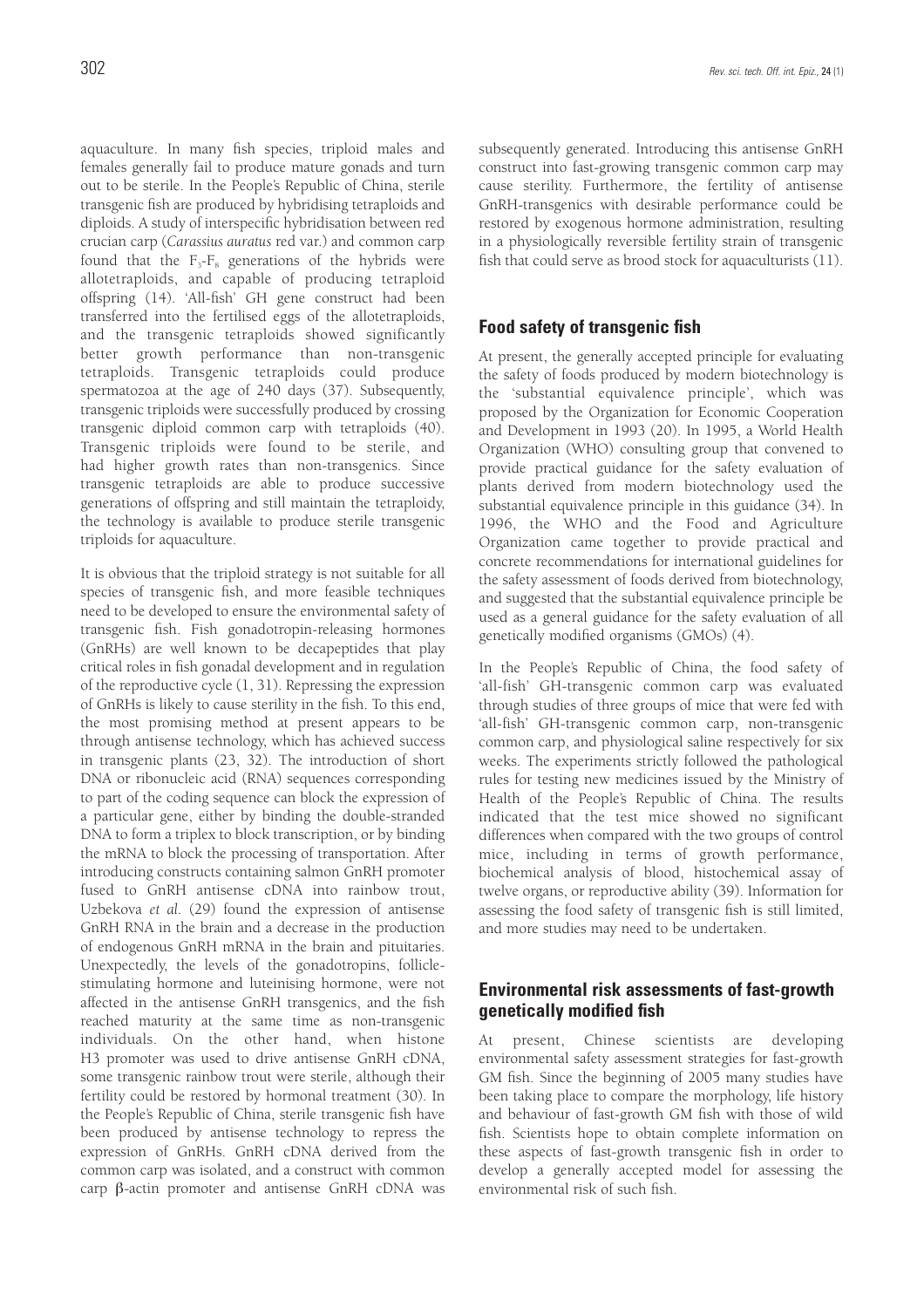In the authors' laboratory, some preliminary information has been obtained on the morphology and life history of fast-growth transgenic carp. In a study conducted with fast-growth 'all-fish' GH-transgenic common carp, the gonadosomatic index (ovary weight/BW), fertilisation rate (number of fertilised eggs/number of eggs) and hatchability (number of hatched fry/number of fertilised eggs) were compared with wild-type non-transgenics. The results showed that the quality of eggs of the transgenics was similar to that of the non-transgenics, while the gonadosomatic index of the transgenics was significantly lower than that of the non-transgenics. For both transgenics and non-transgenics, the fertilisation rate was higher than 80% and hatchability was over 60%, and there were no significantly differences in these parameters between the transgenics and non-transgenics (33). Fastgrowth 'all-fish' GH-transgenic common carp also promoted thymus development and thymocyte proliferation, and retarded thymus degeneration (8). Recently, the authors found that sexual maturity in nontransgenic carp male individuals occurred at the age of six months (body mass =  $1,079 \pm 46$  g), while sexual maturity in the fast-growth 'all-fish' GH-transgenic common carp male individuals had still not occurred at seven months (body mass =  $3,143 \pm 405$  g) (unpublished findings). The results indicated that fast-growth 'all-fish' GH-transgenic carp did not have a lower age of sexual maturity.

## Regulation of genetically modified fish

There is a comprehensive framework of committees and legislation to regulate and provide advice on GMOs in the People's Republic of China. Under existing legislation, all GMOs developed in the People's Republic of China, whatever their intended use, must be assessed by the committees. The regulations in place are outlined briefly here.

On 24 December 1993, the first 'Safety Administration Regulation on Genetic Engineering' was issued by the State Science and Technology Commission of the People's Republic of China. The aims of this regulation were as follows:

– to promote research and development of biotechnology in the People's Republic of China

- to tighten safety controls on genetic engineering work
- to protect the health of both the public as a whole and genetic engineering workers
- to prevent environmental pollution
- to maintain ecological balance.

The regulation made specific stipulations about the management of technologies that utilise carrier systems to reorganise DNA and that import the DNA from other sources into organisms in physical and chemical ways. On 10 July 1996, the second measure, the 'Safety Administration Implementation Regulation on Agricultural Biological Genetic Engineering', was issued by the Ministry of Agriculture of the People's Republic of China. This regulation provides a classification of safety considerations relating to different genetic engineering carriers, and prescribes relevant management measures. In particular, it designates the procedures and rules for the registration and safety assessment of agricultural biological genetic engineering. The regulation is effectively enforced in the management of agricultural biological genetic engineering across the country. The above-mentioned regulations are available at www.biosafety.gov.cn (English-language versions are also available: 17, 24).

On 9 May 2001, the Chinese State Council promulgated the 'Regulations on Safety of Agricultural Genetically Modified Organisms'. The purpose of these regulations was to strengthen the safety administration of agricultural GMOs, safeguard human health and the safety of animals, plants and microorganisms, protect the environment, and promote research on agricultural GMOs. The activities of research, testing, production, processing, marketing, import or export with respect to agricultural GMOs within the territories of the People's Republic of China must conform with these regulations (an English-language version is available: www.biosafety.gov.cn/image200105 18/3107.doc).

On 5 January 2002, the 'Implementation Regulations on the Labelling of Agricultural Genetically Modified Organisms' were issued by the Ministry of Agriculture. The purpose of these regulations was to strengthen the labelling administration of agricultural GMOs, standardize the marketing activities of agricultural GMOs, guide the production and consumption of agricultural GMOs, and protect consumers' rights to full access to information about the product. All listed agricultural GMOs for marketing should be labelled. Any agricultural GMO that bears no label or whose label is not in conformity with the requirements of the regulation shall be banned from import or marketing (an English-language version is available: www.biosafety.gov.cn/image20010518/3110.doc).

On 8 April 2002, the 'Health Administration Regulation on Transgenic Food' was issued by the Ministry of Health. The aims of this regulation were to strengthen supervision and management, and to protect consumers' rights to access information about GM food. This regulation licenses and monitors all GM food from the human safety point of view. It also designates the procedures for safety assessment of GM food (a Chinese-language version is available: www.moh.gov.cn/public/open.aspx?n\_id=7504&seq=).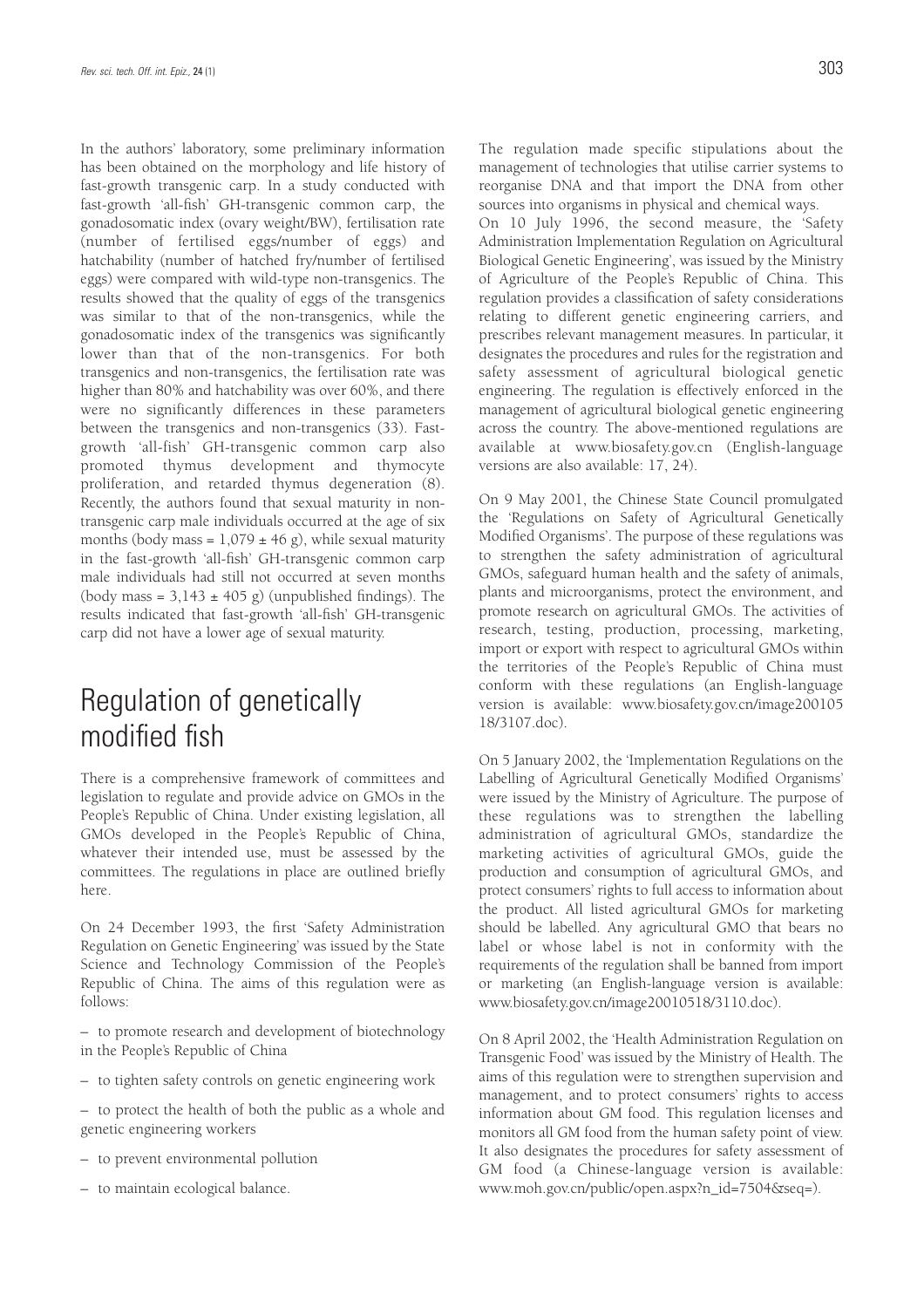All these regulations are used to regulate, license and monitor the use of GM fish in the People's Republic of China. At some point in the future, when sterilityreversible transgenic fish have been developed and environmental release testing has been successfully performed, a scientist or company wishing to market a GM fish for food will have to apply to the National Transgenic Biosafety Committee of the People's Republic of China.

## Conclusion

In the People's Republic of China, GM fish are being developed primarily to produce desirable alterations to growth rates or feed-conversion efficiency. Up to the present, no transgenic animals, and certainly no transgenic fish, have been commercially produced or approved for human consumption. The Chinese government and scientists are very cautious in assessing the biosafety of GM fish. Further studies will be conducted to comprehensively assess the environmental impacts and food safety of fastgrowth GM carp. Those involved in the technology, whether in the development of legislation or in the application of scientific developments, need to engage in an open and frank debate with the public, and to recognise and address public concerns about these issues.

### Acknowledgements

The authors would like to thank anonymous reviewers for comments on the manuscript. This work was supported by the National Natural Science Foundation of China (30130050), the State '863' High-Tech Project (2004AA213120), and the Development Plan of the State Key Fundamental Research (2001CB109006) of the Ministry of Science and Technology, the People's Republic of China.

#### $\overline{\phantom{a}}$

## **Progrès réalisés dans le domaine des poissons transgéniques en République populaire de Chine**

### C. Fu, W. Hu, Y. Wang & Z. Zhu

### **Résumé**

En République populaire de Chine, les poissons génétiquement modifiés (GM) sont créés essentiellement pour produire une modification souhaitable des taux de croissance ou du cœfficient de transformation des aliments. À ce jour, la commercialisation de poissons transgéniques destinés à la consommation humaine n'a pas été autorisée. Le présent article examine les avancées réalisées en République populaire de Chine en matière d'études sur les poissons transgéniques, d'études de biosécurité des poissons GM à croissance rapide et de réglementations relatives aux poissons GM.

#### **Mots-clés**

Carpe commune – Hormone de croissance – Poisson transgénique – République populaire de Chine.

п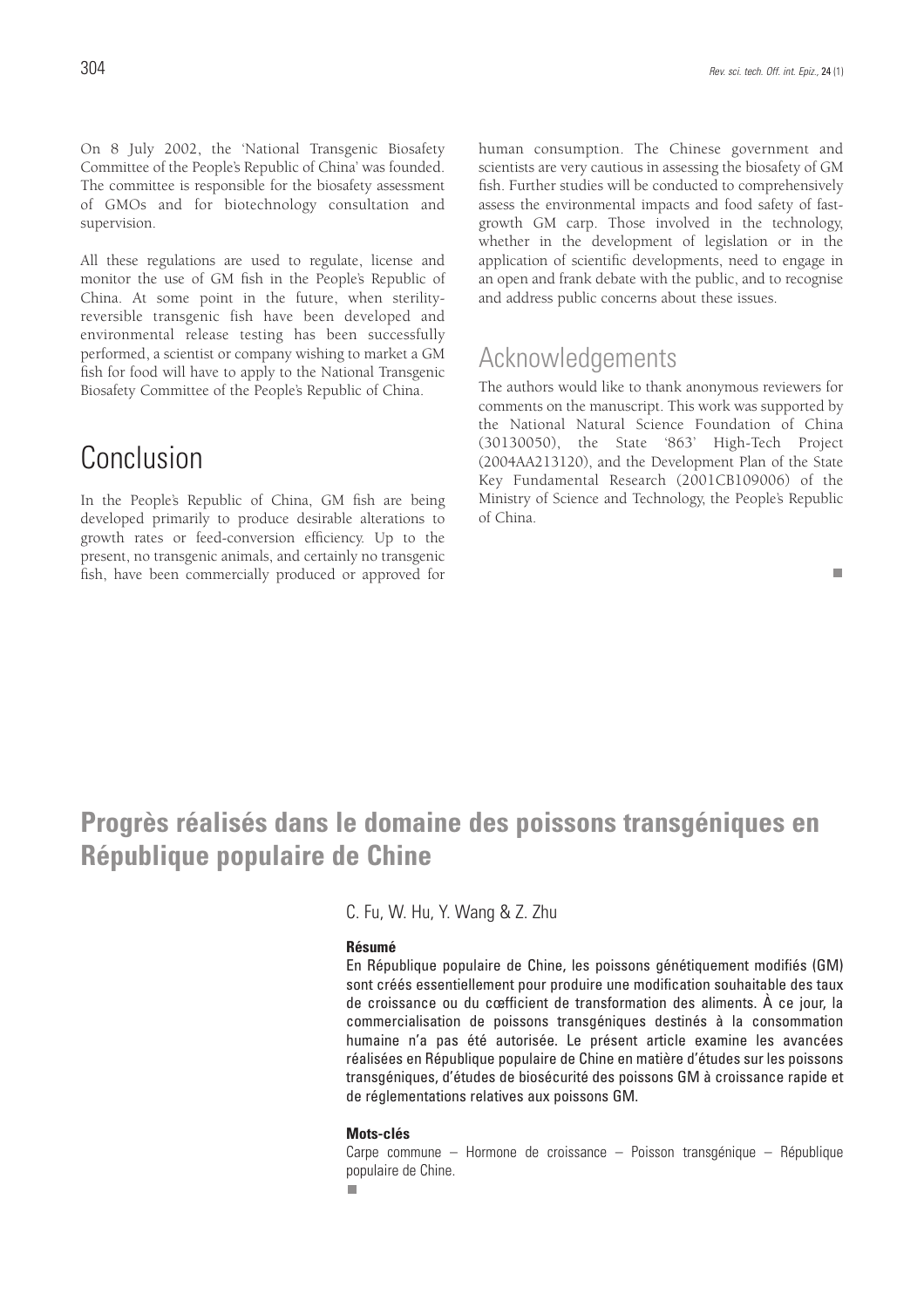### **Avances en el área de los peces transgénicos en la República Popular China**

C. Fu, W. Hu, Y. Wang & Z. Zhu

#### **Resumen**

En la República Popular China se están generando peces modificados genéticamente con el objetivo básico de lograr cambios deseables en la tasa de crecimiento o el coeficiente de conversión de alimento de los animales. Hasta la fecha, no se ha aprobado ningún pez transgénico para consumo humano. Los autores pasan revista a los avances que han experimentado en la República Popular China los estudios sobre los peces transgénicos y sobre la bioseguridad de peces transgénicos de crecimiento rápido, así como la reglamentación sobre el tema.

#### **Palabras clave**

Carpa común – Hormona del crecimiento – Pez transgénico – República Popular China.

### References

- 1. Alestrom P., Kisen G., Klungland H. & Andersen O. (1992). – Fish gonadotropin-releasing hormone gene and molecular approaches for control of sexual maturation: development of a transgenic fish model. *Molec. mar. Biol. Biotechnol.*, **1** (4-5), 376-379.
- 2. Cui Z., Zhu Z., Cui Y., Li G. & Xu K. (1996). Food consumption and energy budget in MThGH transgenic  $F<sub>2</sub>$  red carp (*Cyprinus carpio* L. red var.). *Chin. Sci. Bull.*, **41**, 591-596.
- 3. Culp P., Nusslein-Volhard C. & Hopkins N. (1991). Highfrequency germ-line transmission of plasmid DNA sequences injected into fertilized zebrafish eggs. *Proc. natl Acad. Sci. USA*, **88** (18), 7953-7957.
- 4. Food and Agriculture Organization of the United Nations (FAO) & World Health Organization (WHO) (1996). – Biotechnology and food safety. Report of 2nd joint FAO/WHO consultation. FAO/WHO, Rome.
- 5. Food and Agriculture Organization of the United Nations (FAO) & World Health Organization (WHO) (2003). – FAO/WHO expert consultation on the safety assessment of foods derived from genetically modified animals, including fish. FAO/WHO consultation. FAO/WHO, Rome, 41 pp.
- 6. Fu C., Cui Y., Hung S. & Zhu Z. (1998). Growth and feed utilization by  $F_4$  human growth hormone transgenic carp fed diets with different protein levels. *J. Fish Biol.*, **53**, 115-129.
- 7. Fu C., Cui Y., Hung S. & Zhu Z. (2000). Whole-body amino acid pattern of  $F_4$  human growth hormone genetransgenic red common carp (*Cyprinus carpio*) fed diets with different protein levels. *Aquaculture*, **189** (3-4), 287-292.
- 8. Guo Q., Wang Y., Jia W. & Zhu Z. (2003). Transgene for growth hormone in common carp (*Cyprinus carpio* L.) promotes thymus development. *Chin. Sci. Bull*., **48**, 1764-1770.
- 9. Hew C., Davies P. & Fletcher G. (1992). Antifreeze protein gene transfer in Atlantic salmon. *Molec. mar. Biol. Biotechnol.*, **1** (4-5), 309-317.
- 10. Hew C., Poon R., Xiong F., Gauthier S., Shears M., King M., Davies P. & Fletcher G. (1999). – Liver-specific and seasonal expression of transgenic Atlantic salmon harboring the winter flounder antifreeze protein gene. *Transgenic Res.*, **8** (6), 405-414.
- 11. Li S. (2004). Isolation of gonadotropin-releasing hormone from common carp (*Cyprinus carpio* L.) and primary study of the controlled reversible sterile transgenic fish. PhD thesis. Institute of Hydrobiology, Chinese Academy of Sciences, Wuhan.
- 12. Li X. (2003). Growth-hormone autotransgenic studies in blunt-snout bream (*Megalobrama amblycephala*). PhD thesis. Institute of Hydrobiology, Chinese Academy of Sciences, Wuhan.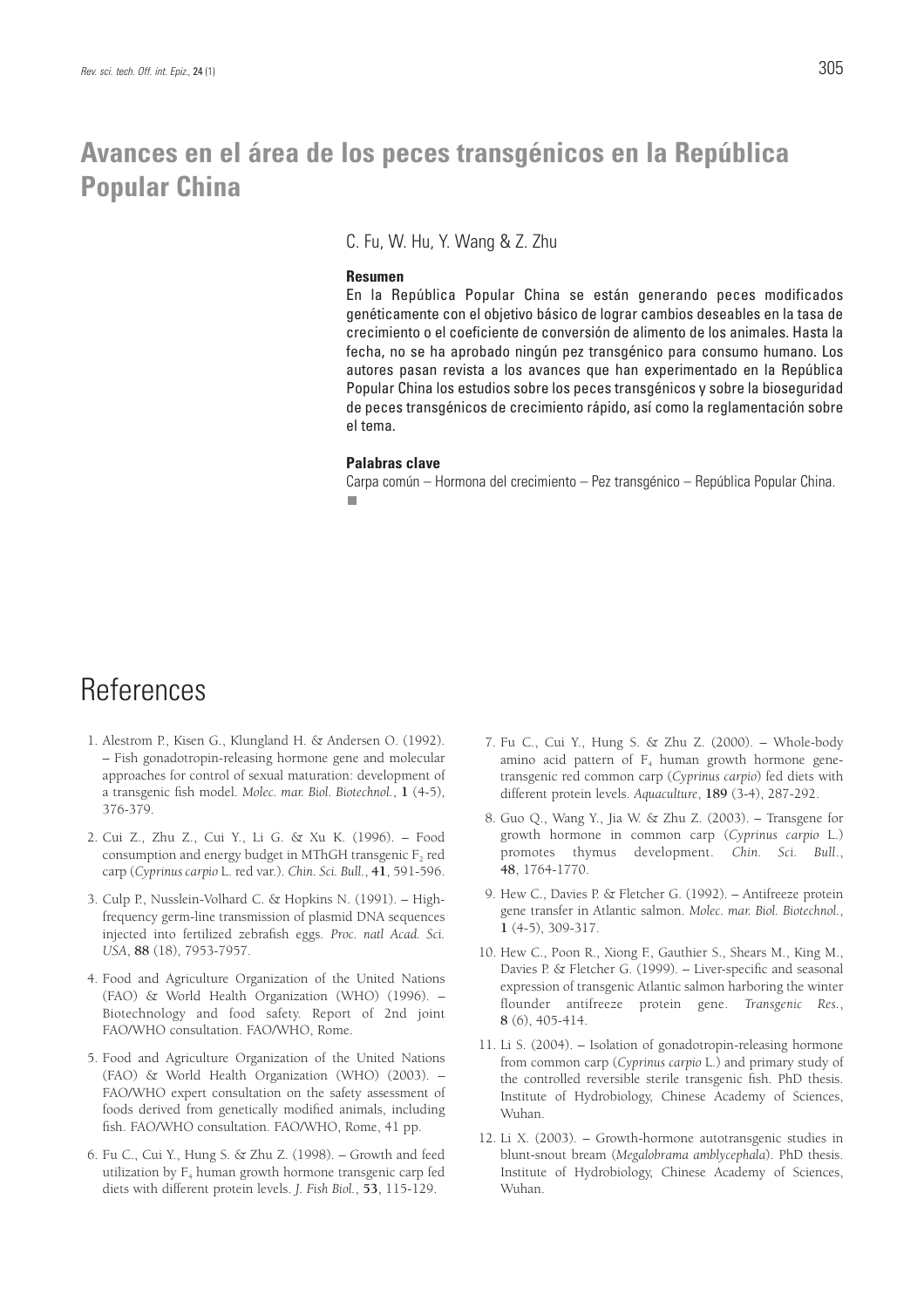- 13. Lin S., Gaiano N., Culp P., Burns J., Friedmann T., Yee Y. & Hopkins N. (1994). – Integration and germ-line transmission of a pseudotyped retroviral vector in zebrafish. *Science*, **265** (5172), 666-669.
- 14. Liu S., Liu Y., Zhou G., Zhang X., Luo C., Feng H., He X., Zhu G. & Yang H. (2001). – The formation of tetraploid stocks of red crucian carp x common carp hybrids as an effect of interspecific hybridization. *Aquaculture*, **192** (2-4), 171-186.
- 15. Liu Z., Zhu Z., Roberg K., Faras A., Guise K., Kapuscinski A. & Hackett P. (1990). – Isolation and characterization of β-actin gene of carp (*Cyprinus carpio*). *DNA Sequence*, **1** (2), 125-136.
- 16. MacLean N. (2003). Genetically modified fish and their effects on food quality and human health and nutrition. *Trends Food Sci. Technol.*, **14**, 242-252.
- 17. Ministry of Agriculture, People's Republic of China (1996). Safety administration implementation regulation on agricultural biological genetic engineering. Website: binas.unido.org/binas/show.php?id=8&type=html&table=reg ulation\_sources&dir=regulations (accessed on 30 May 2005).
- 18. Muir W. (2004). The threats and benefits of GM fish. *EMBO Rep.*, *5* (7), 654-659.
- 19. Niiler E. (2000). FDA, researchers consider first transgenic fish. *Nature Biotechnol.*, **18** (2), 143.
- 20. Organization for Economic Cooperation and Development (OECD) (1993). – Safety evaluation of foods produced by modern biotechnology: concepts and principles. OECD, Paris.
- 21. Pew Initiative on Food and Biotechnology (2003). Future fish: issues in science and regulation of transgenic fish. Pew Initiative on Food and Biotechnology, Washington, DC. Website: pewagbiotech.org/research/fish/fish.pdf (accessed on 29 March 2005).
- 22. Royal Society of Canada (Expert Panel on the Future of Food Biotechnology) (2001). – Elements of precaution: recommendations for the regulation of food biotechnology in Canada. Royal Society of Canada, Ottawa. Website: www.rsc.ca/foodbiotechnology/GMreportEN.pdf (accessed on 29 March 2005).
- 23. Schmulling T., Rohrig H., Pilz S., Walden R. & Schell J. (1993). – Restoration of fertility by antisense RNA in genetically engineered male sterile tobacco plants. *Molec. gen. Genet.*, **237** (3), 385-394.
- 24. State Science and Technology Commission of the People's Republic of China (1993). – Safety administration regulation on genetic engineering. Website: binas.unido.org/binas/show.php? id=9&type=html&table=regulation\_sources&dir=regulations (accessed on 30 May).
- 25. Stuart G., McMurray J. & Westerfield M. (1988). Replication, integration and stable germ-line transmission of foreign sequences injected into early zebrafish embryos. *Development*, **103** (2), 403-412.
- 26. Sun Y., Chen S., Wang Y. & Zhu Z. (2000). The onset of foreign gene transcription in nuclear transferred embryos of fish. *Science in China (Series C)*, **43**, 597-605.
- 27. United States Office of Science and Technology Policy (OSTP) (2001). – CEQ/OSTP assessment: case studies of environmental regulation for biotechnology. Case study No. 1. Growth-enhanced salmon. Website: www.ostp.gov/ html/ceq\_ostp\_study2.pdf (accessed on 29 March 2005).
- 28. United States National Research Council (2002). Animal biotechnology: science-based concerns. National Academy Press, Washington, DC. Website: www.nap.edu/books/ 0309084393/html (accessed on 29 March 2005).
- 29. Uzbekova S., Chyb J., Ferriere F., Bailhache T., Prunet P., Alestrom P. & Breton B. (2000). – Transgenic rainbow trout expressed sGnRH-antisense RNA under the control of sGnRH promoter of Atlantic salmon. *J. mol. Endocrinol.*, **25** (3), 337-350.
- 30. Uzbekova S., Hanley S., Cauty C., Smith T. & Breton B. (2001). – Functional study of salmon histone H3 promoter in transgenic rainbow trout: constitutive expression of GnRH antisense mRNA could lead to a reversible sterility. *In* Proc. 3rd International Union of Biological Sciences (IUBS) symposium on molecular aspect of fish genomes and development, 18-21 February, Singapore.
- 31. Uzbekova S., Lareyre J., Madigou T., Davail B., Jalabert B. & Breton B. (2002). – Expression of prepro-GnRH and GnRH receptor messengers in rainbow trout ovary depends on the stage of ovarian follicular development. *Molec. Reprod. Dev.*, **62** (1), 47-56.
- 32. Van der Meer I., Stam M., Van Tunen A., Mol J. & Stuitje A. (1992). – Antisense inhibition of flavonoid biosynthesis in petunia anthers results in male sterility. *Plant Cell*, **4** (3), 253-262.
- 33. Wang Y., Hu W., Wu G., Sun Y., Chen S., Zhang F., Zhu Z., Feng J. & Zhang X. (2001). – Genetic analysis of 'all-fish' growth hormone gene transferred carp (*Cyprinus carpio* L.) and its F1 generation. *Chin. Sci. Bull.*, **46**, 1174-1177.
- 34. World Health Organization (WHO) (1995). Application of the safety evaluation of foods or food components from plants derived by modern biotechnology. Report of a WHO workshop. WHO, Geneva.
- 35. Wu G., Sun Y. & Zhu Z. (2003). Growth hormone gene transfer in common carp. *Aquat. living Resour.*, **16**, 416-420.
- 36. Zbikowska H. (2003). Fish can be first: advances in fish transgenesis for commercial applications. *Transgenic Res.*, **12** (4), 379-389.
- 37. Zeng Z., Hu W., Wang Y., Zhu Z., Zhou G., Liu S., Zhang X., Luo C. & Liu Y. (2000). – The genetic improvement of tetraploid fish by pCAgcGHc-transgenism. *High Technol. Lett.*, **10**, 6-12.
- 38. Zeng Z. & Zhu Z. (2001). Transgenes in  $F_4$  pMThGH transgenic common carp (*Cyprinus carpio* L.) are highly polymorphic. *Chin. Sci. Bull.*, **46**, 143-147.